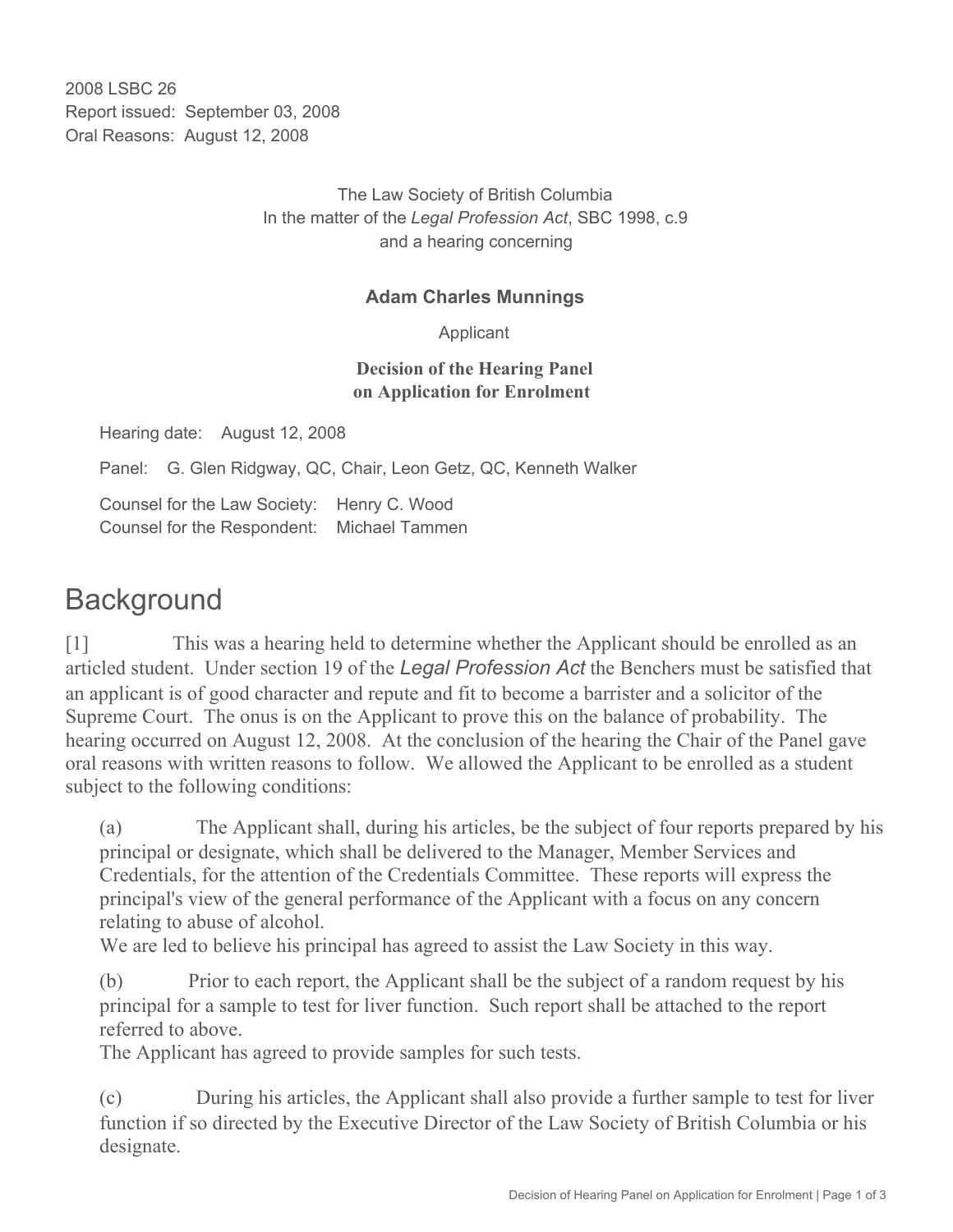[2] These are the written reasons.

[3] The Applicant was born in Ontario and is 28 years of age. He has been in a stable relationship for some four years. He graduated with a Law degree from the University of British Columbia in 2005. Since May, 2006 he has been employed in the legal department of British Columbia Hydro. He has been encouraged by his co-workers to pursue articles.

[4] His good character and repute is supported by co-workers and community members who have knowledge of the Applicant. Their statements are found in Exhibit 1 at Tab 3.

[5] In his Application for Enrolment for Articles dated Oct. 25, 2007, the Applicant, to his credit, disclosed instances of excessive alcohol consumption in his recent past. The Credentials Committee investigated and consequently ordered this hearing.

[6] The Panel has received the opinion of Dr. Donald Hedges, Physician and Surgeon, who is an expert in chemical dependency. His opinions of January 29, 2008 and May 23, 2008 are found at Exhibit 1, Tabs 4 and 5. Dr. Hedges concluded that the Applicant has "an alcohol abuse disorder which, if not addressed, could potentially lead to severe negative consequences."

[7] Dr. Hedges, in part, based his opinion on the past history of alcohol consumption reported to him by the Applicant and on a liver function test that he ordered.

[8] In anticipation of this hearing, the Applicant voluntarily was the subject of a further liver function test. The sample was collected on March 1, 2008 (Exhibit 1, Tab 6). This test was normal. However, this test was not sufficient to change the opinion of Dr. Hedges. The Applicant testified that he has reduced both the frequency and amount of alcohol he consumes. He indicated that the history referred to by Dr. Hedges is now in his past. That past use was associated with social and sporting functions at university.

[9] The Applicant told Dr. Hedges that "he thought that most people who had been to university had drinking histories similar to his own." (Exhibit 1, Tab 4) In his evidence before us, the Applicant testified that he recognized that that statement was not accurate. We believe the statements made to Dr. Hedges indicate a lack of insight relating to excessive alcohol consumption.

[10] The Applicant has satisfied us that he is of good character and repute and is fit to be enrolled, subject to the conditions mentioned. We rely on the opinion of Dr. Hedges and the evidence of the Applicant. In light of the evidence, we believe that the imposed conditions are reasonable.

[11] We were asked to consider imposing further conditions upon the Applicant at the completion of his articles. We have declined to do so since we do not think they are necessary. The Applicant understands that his performance during articles may or may not result in further consideration by the Credentials Committee.

[12] We urge the Applicant to reflect carefully on the medical opinion of Dr. Hedges. We similarly urge him to take affirmative steps to learn about alcohol abuse and dependency. The practice of law is demanding and can be stressful. Members who abuse alcohol often find themselves subject to discipline.

## **Costs**

[13] The Applicant has posted \$2,000 as security for the costs of this hearing. We order that he